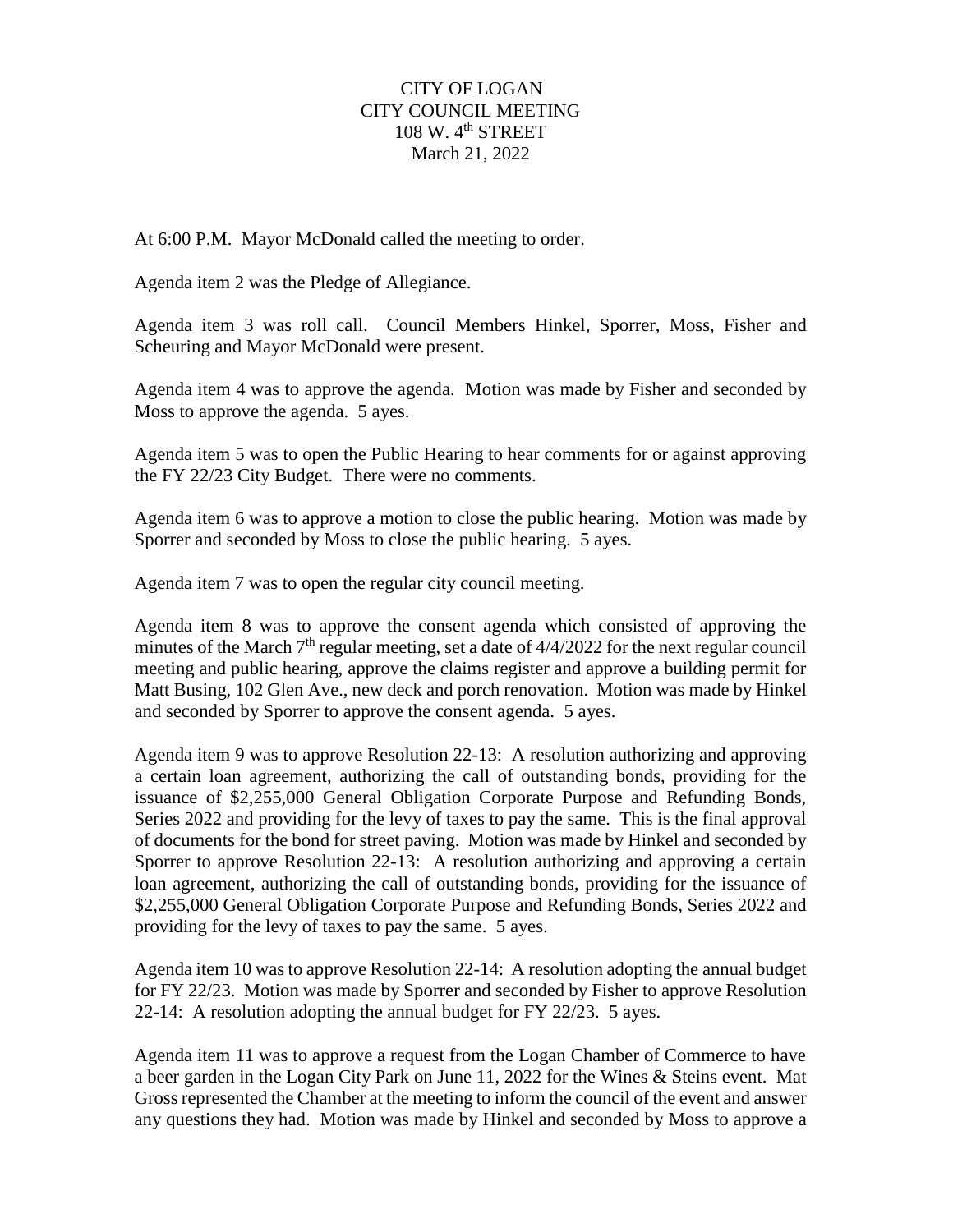request from the Logan Chamber of Commerce to have a beer garden in the Logan City Park on June 11, 2022 for the Wines & Steins event. 5 ayes.

Agenda item 12 was to approve a request from Matt Busing to remove a portion of sidewalk on the east side of his property at 102 Glen Avenue. In the past, the only time the city has allowed the permanent removal of a sidewalk is when the sidewalk is the only one on the block and does not meet up with any other property. There are sidewalks on several other properties on Glen Avenue. Permanent removal of a sidewalk must be approved by the council, and no decision made on this agenda item.

Agenda item 13 was to discuss ideas from the Little League ball clubs regarding finding places for Little League fields. Kurtis Hinkel and Jamie Evans attended the meeting. They explained that there is too much congestion at the field since the two Little League fields overlap the soccer field, and they are asking the city for help to find or figure out a different space for their fields. They stated that they can't use the ball fields until soccer is over in late April, which puts them in a bind. Scheuring suggested that the soccer, baseball and softball entities all sit down with the school to figure out a schedule. Discussion was also held on other property near the school that would be an ideal location for ball fields.

Agenda item 14 was to discuss and approve waiving the sewer portion of a utility bill for Tracy Michael for a leak caused by frozen water pipes. The Council has forgiven sewer charges in the past when someone has a leak and can prove that the water did not go into the sewer. Tracy does not have a basement, so the water did not go into the city's sewer system. She is asking the Council to forgive \$375.24 for 107,000 gallons that she was billed for. Motion was made by Sporrer and seconded by Scheuring to approve waiving the sewer portion of a utility bill for Tracy Michael for a leak caused by frozen water pipes for \$375.24. 5 ayes.

Agenda item 15 was to approve a Class C Liquor license with Outdoor Service and Sunday Sales for The Boneyard. The dram insurance has not been approved yet. Motion was made by Sporrer and seconded by Hinkel to approve a Class C Liquor license with Outdoor Service and Sunday Sales for The Boneyard pending dram insurance approval. 5 ayes.

Agenda item 16 was to approve setting a date of April 4, 2022 for a public hearing to hear comments for or against amending the FY 2021-2022 City Budget. Motion was made by Moss and seconded by Fisher to approve setting a date of April 4, 2022 for a public hearing to hear comments for or against amending the FY 2021-2022 City Budget. 5 ayes.

Agenda item 17 was to approve Resolution 22-15: A resolution adopting certain policies, rules and regulations during the performance of the Community Development Block Grant Program. These policies are all the result of receiving Federal grant funds. Motion was made by Hinkel and seconded by Moss to approve Resolution 22-15: A resolution adopting certain policies, rules and regulations during the performance of the Community Development Block Grant Program. 5 ayes.

Agenda item 18 was the Clerk's report.

Agenda item 19 was citizen's questions/comments. There were none.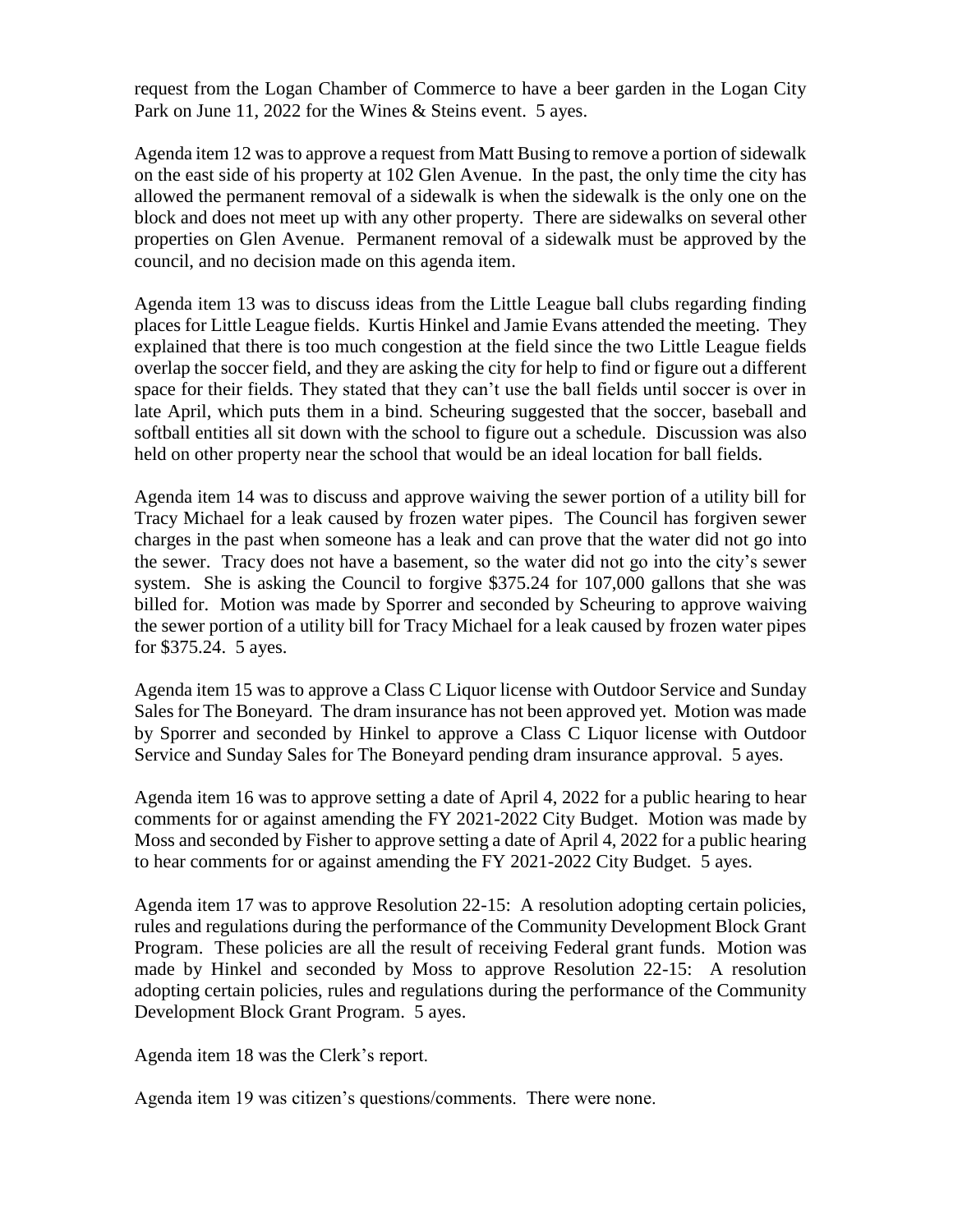Agenda item 20 was to approve a motion to go into Closed Session according to Chapter 21.5(j) of the Iowa Code to discuss the purchase of particular real estate only where premature disclosure could be reasonably expected to increase the price the governmental body would have to pay for that property. At 7:24 P.M. motion was made by Scheuring and seconded by Moss to go into Closed Session according to Chapter 21.5(j) of the Iowa Code to discuss the purchase of particular real estate only where premature disclosure could be reasonably expected to increase the price the governmental body would have to pay for that property. 5 ayes.

The Council came out of Closed Session at 8:29 P.M., and no decisions were made in Closed Session.

## CLAIMS

| <b>ACCO</b>                          | <b>CHEMICALS</b>                 | \$963.80    |
|--------------------------------------|----------------------------------|-------------|
| <b>BAKER &amp; TAYLOR</b>            | <b>BOOKS</b>                     | \$122.44    |
| <b>BROWN SUPPLY</b>                  | <b>LIGHT BAR</b>                 | \$295.00    |
| <b>EVELYN BUCY</b>                   | <b>REIMBURSE FOOD</b>            | \$344.84    |
| <b>COMMUNITY BANK</b>                | PRIN/INTRST 1.5M POOL LOAN       | \$57,105.00 |
| <b>COUNSEL OFFICE &amp; DOCUMENT</b> | <b>COPIER</b>                    | \$76.94     |
| <b>COUNTRY HARDWARE</b>              | HANDLE/HARDWARE/TAPE/SEED        | \$128.15    |
| <b>HACH COMPANY</b>                  | <b>COMPOSIT SAMPLER</b>          | \$5,939.96  |
| <b>HARR CO REC</b>                   | <b>UTILITIES</b>                 | \$276.61    |
| <b>HYGIENIC LABORATORY</b>           | <b>TESTS</b>                     | \$47.00     |
| <b>IMFOA</b>                         | SPRING CONFERENCE/DUES           | \$175.00    |
| <b>KEIZER DETAILING</b>              | <b>CLEANING SERVICES</b>         | \$500.00    |
| <b>LOGAN HERALD OBSERVER</b>         | <b>PUBLISHING</b>                | \$445.52    |
| <b>LOGAN STATE BANK</b>              | <b>PAYROLL TAXES</b>             | \$3,562.77  |
| <b>MICROFILM</b>                     | <b>CANON MS400 RENTAL</b>        | \$30.00     |
| MID AMERICAN ENERGY                  | <b>UTILITIES</b>                 | \$376.39    |
| <b>POSTMASTER</b>                    | <b>POSTAGE</b>                   | \$298.00    |
| R & S WASTE DISPOSAL                 | <b>TRASH SERVICE</b>             | \$57.75     |
| THE OFFICE STOP                      | <b>ENVELOPES/OFFICE SUPPLIES</b> | \$40.94     |
| <b>THINKSPACEIT</b>                  | FIREWALL/MONTHLY SERVICE         | \$205.00    |
| <b>UPS</b>                           | <b>SHIPPING</b>                  | \$52.97     |
| <b>VALLEY ARMS</b>                   | <b>AMMUNITION</b>                | \$139.00    |
| <b>VERIZON WIRELESS</b>              | AIR CARD/HOT SPOT                | \$80.06     |
| <b>VISA</b>                          | CLOUD STORAGE/ZOOM               | \$134.99    |
| WEST CENTRAL IA CLERKS ASSOC         | <b>DUES</b>                      | \$10.00     |
| <b>WINDSTREAM</b>                    | <b>TELEPHONES</b>                | \$632.19    |
| <b>WINNELSON CO</b>                  | <b>TRIMMER</b>                   | \$216.67    |
| <b>ANGELA WINTHER</b>                | MILEAGE/DENISON                  | \$42.12     |
|                                      | <b>TOTAL</b>                     | \$72,299.11 |
|                                      | PAYROLL THRU 3/18/22             | \$10,906.81 |
|                                      | <b>CLAIMS TOTAL</b>              | \$83,205.92 |